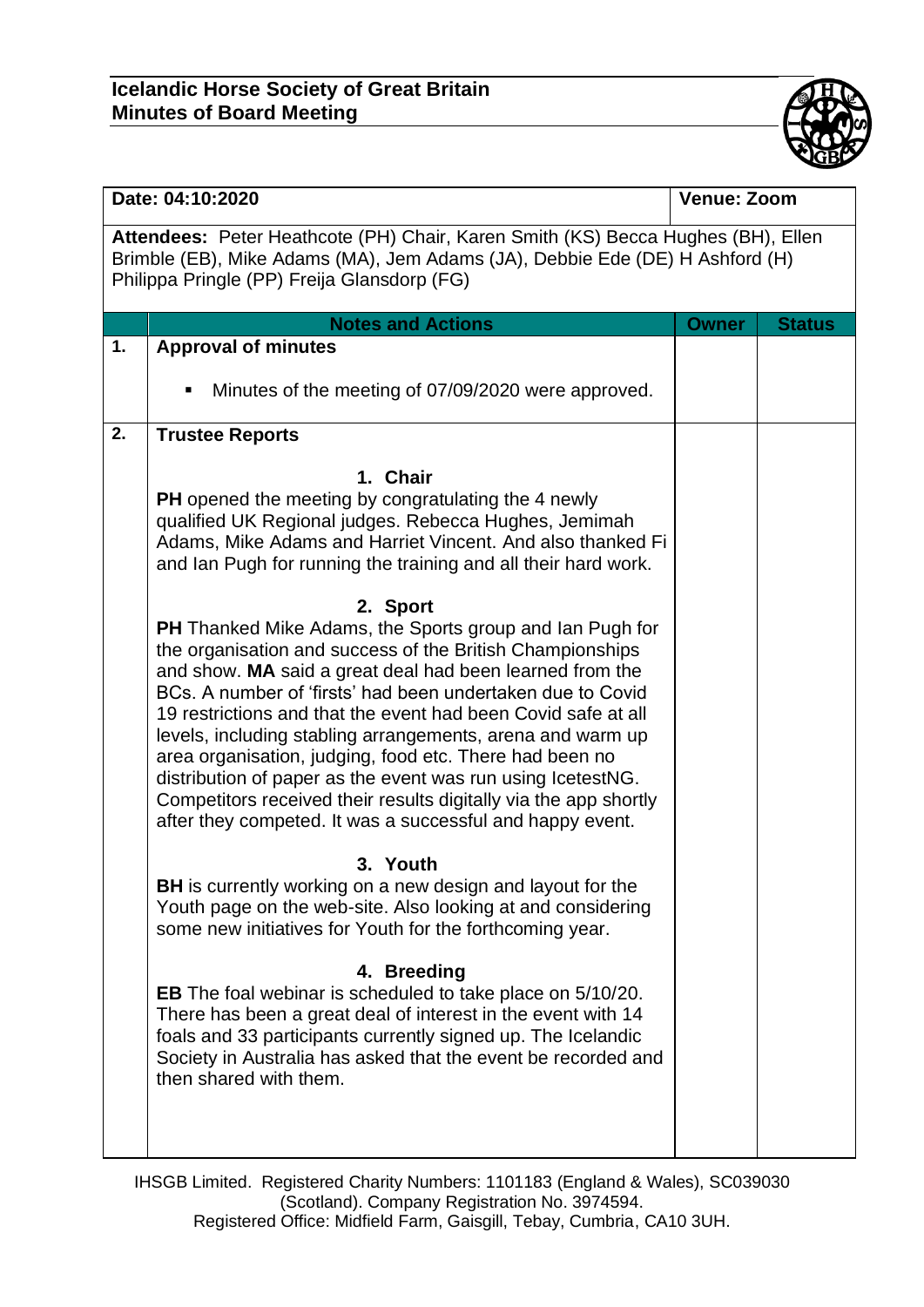

| 5. Stud book<br>There has been a considerable number of new registrations<br>in the run up to leaving the EU. 1/10 was the deadline for<br>microchipping and it has been busy.<br>Fewer people are now willing to put information on transfers<br>of ownership, purchase, imports etc into Sleipnir.                                                                                                                                                                                                                                                                                                                                                                                                                                                                                                                                                |            |  |
|-----------------------------------------------------------------------------------------------------------------------------------------------------------------------------------------------------------------------------------------------------------------------------------------------------------------------------------------------------------------------------------------------------------------------------------------------------------------------------------------------------------------------------------------------------------------------------------------------------------------------------------------------------------------------------------------------------------------------------------------------------------------------------------------------------------------------------------------------------|------------|--|
| 6. Education<br>The course with Baddi two weeks ago went well with<br>enthusiastic feedback.<br>JA Has been in discussion with her contact over a new web-<br>site. The quote for setting this up and hosting it would be<br>approx. £1,000.00. Meanwhile Ian Pugh (see chair minutes<br>below) has started to make some useful improvements to the<br>current website including changing the colour of the text so<br>that it is now far easier to see.<br>After discussion Trustees agreed that a new web-site is<br>needed in the longer term and that $£1,000$ could be set aside<br>for this. That two more quotes are needed.<br>In the shorter term it would be really helpful if lan was to<br>continue to control the web-site and make improvements.<br>All Ideas to JA asap for how they would like the web-site to<br>look, layout etc. | <b>ALL</b> |  |
| 7. Comms<br>An article on the Summer Show is in Isibless -the<br>International Icelandic Horse news platform KS thanked all<br>concerned for their work in getting this profiled.<br>There are some members who are willing to help with various<br>initiatives, but they will need some support and help and there<br>is a lack of time. KS asked that time be given at the virtual<br>F2F on how Comms can be taken forward.                                                                                                                                                                                                                                                                                                                                                                                                                      |            |  |
| 8. Finance and Secretarial<br><b>DE</b> asked that the Accounts which had been circulated be<br>agreed by Trustees. PH proposed and FG seconded the<br>proposal. All in agreement.<br>A draft booklet for the AGM had been circulated by DE to<br><b>Trustees</b><br>The annual report is nearly completed.<br>All To submit any budget requests for next year.                                                                                                                                                                                                                                                                                                                                                                                                                                                                                     | All<br>All |  |
| 9. Chair<br>Informed meeting that following a discussion with lan                                                                                                                                                                                                                                                                                                                                                                                                                                                                                                                                                                                                                                                                                                                                                                                   |            |  |

IHSGB Limited. Registered Charity Numbers: 1101183 (England & Wales), SC039030 (Scotland). Company Registration No. 3974594. Registered Office: Midfield Farm, Gaisgill, Tebay, Cumbria, CA10 3UH.